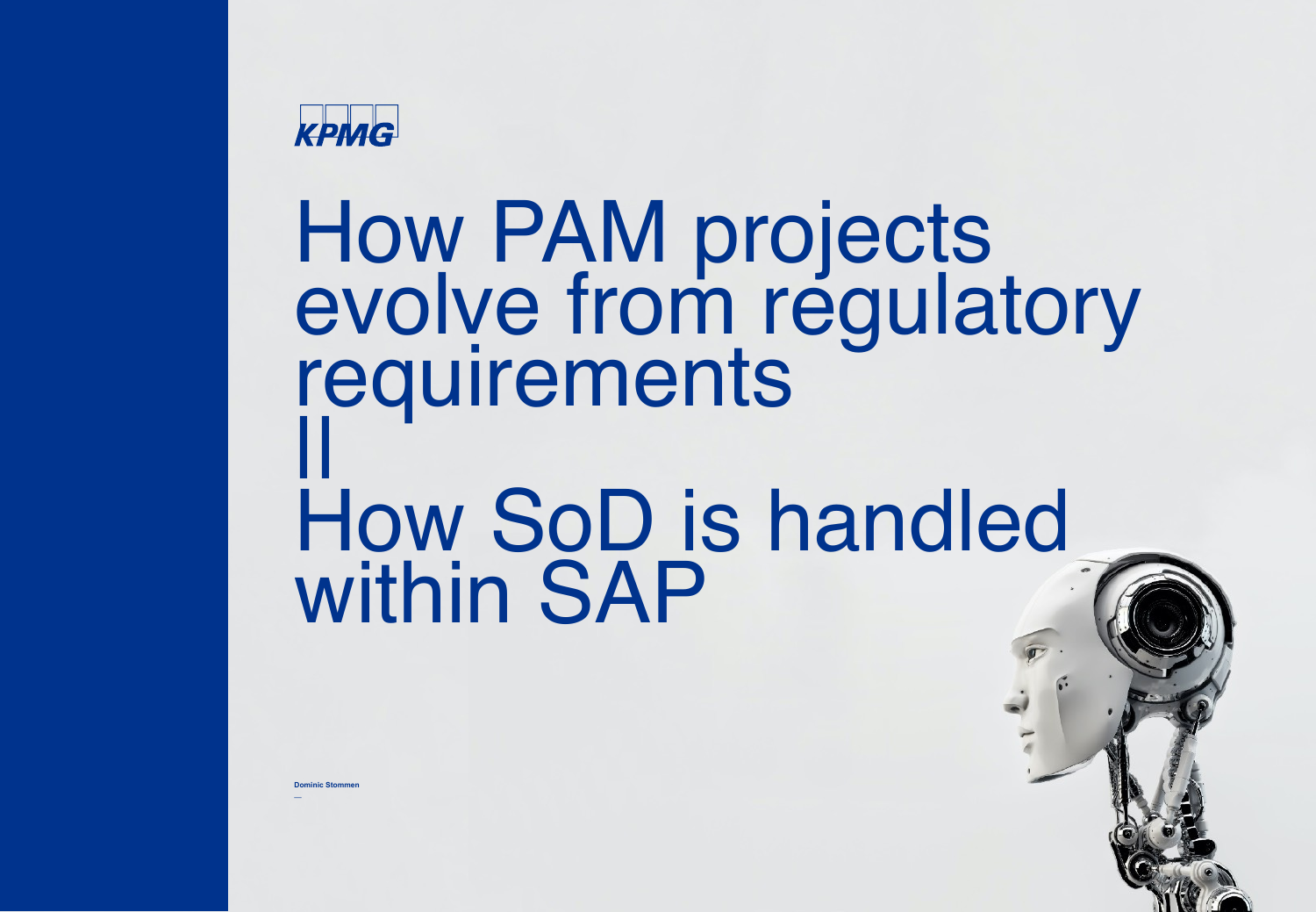### Agenda



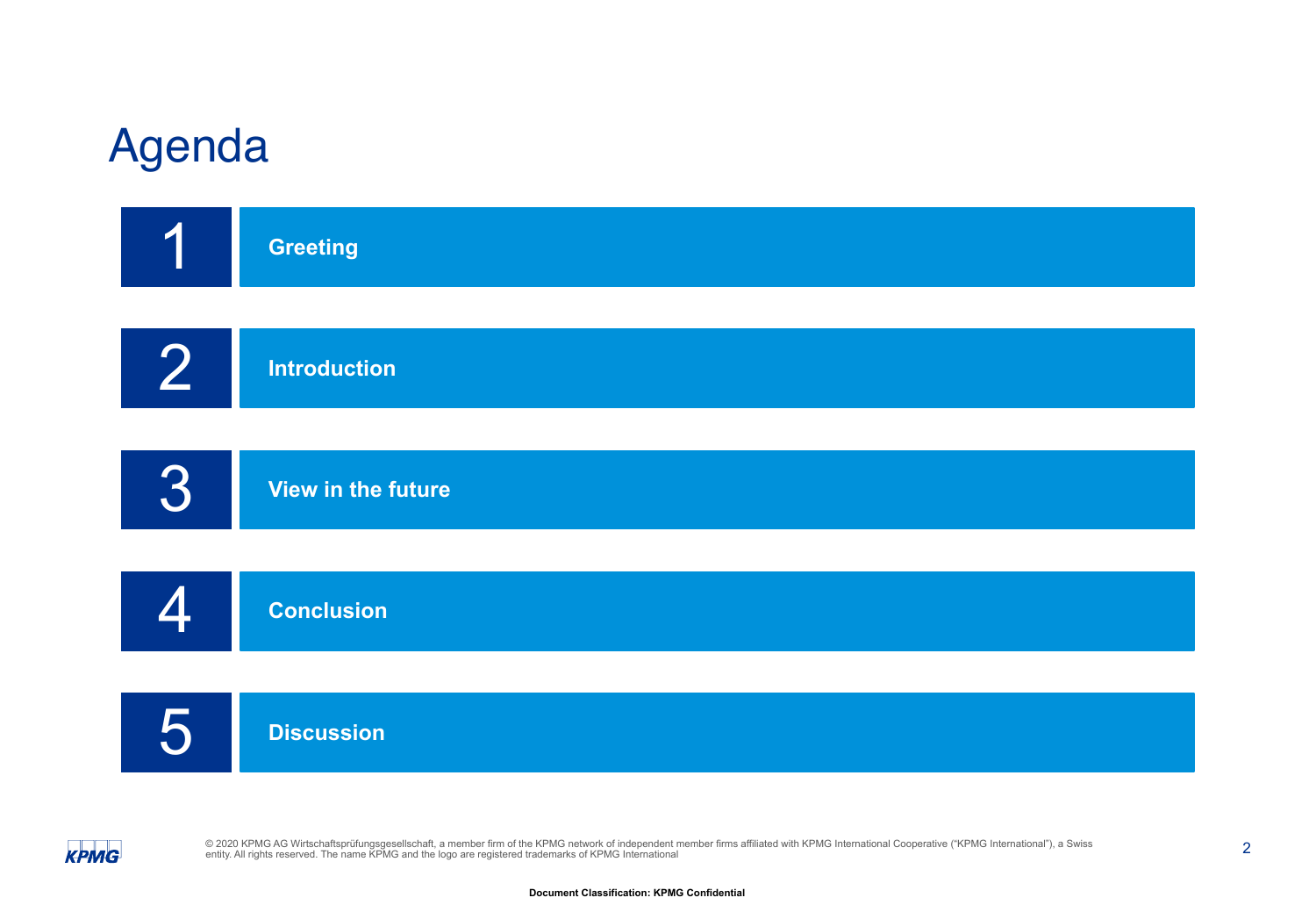### Regulatory Requirements evolve from BAIT and VAIT

**Bankaufsichtliche Anforderungen an die IT (BAIT)**



The "Banking Supervision Requirements for IT" (BAIT), which primarily address the management of Credit institutions, states that the expectations of the supervisory authority with regard to IT security should be presented more transparently. The requirements of the MaRisk in the context of IAM are specified in Chapter 5 "User authorization management" of the BAIT.

User access rights concepts define the scope and the conditions of use for access rights to IT systems in a manner that is consistently in line with the determined protection requirements and can be completely and comprehensibly deduced for all access rights for an IT system. User access rights concepts shall ensure that users are assigned access rights according to the need-toknow principle, that the segregation of duties is observed and that staff conflicts of interest are avoided. (BAIT part 5, number 24)

It must be possible for non-personalised access rights to be unequivocally traced back to an active person at all times (wherever possible, automatically). Any departures from this in justifiable exceptional cases and the resultant risks shall be approved and documented. (BAIT part 5, number 25)

The institution shall set up logging and monitoring processes consistent with the protection requirements and the target requirements that enable checks to be carried out to ensure that access rights are used only in the manner intended. (BAIT part 5, number 29)

Accompanying technical and organisational measures shall be implemented to ensure that the requirements contained in the user access rights concepts cannot be circumvented.



**Key Points Chapter 5 BAIT**

**Points Chapter** 

Key

**BAIT** ဖာ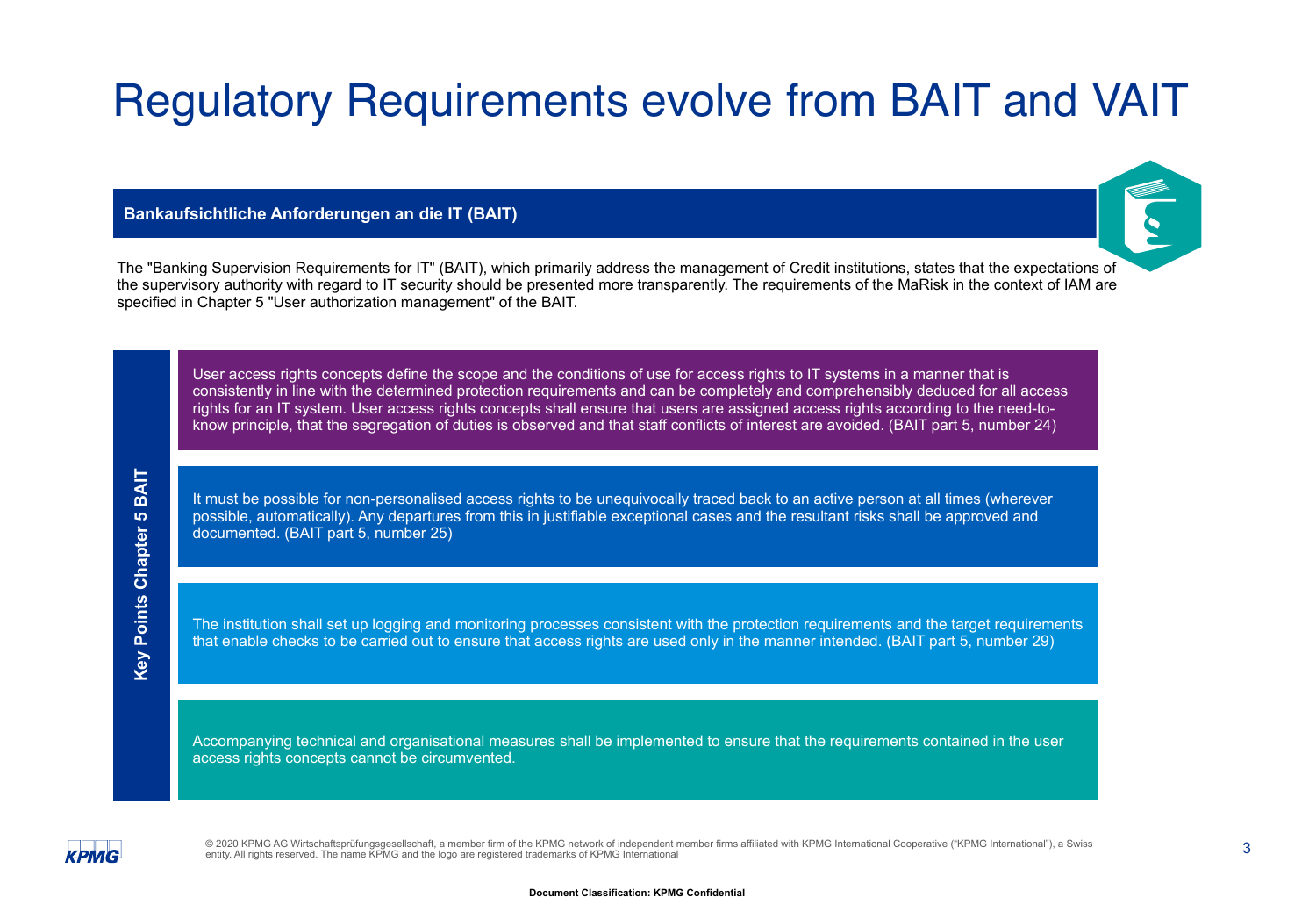### What does a PAM project in a nutshell look like?

#### **Example for a common PAM project**



PAM-tool requirements can vary depending on the sector in which a company operates. The main requirements that need to be defined are functional, non-functional, legal and regulatory specifications.



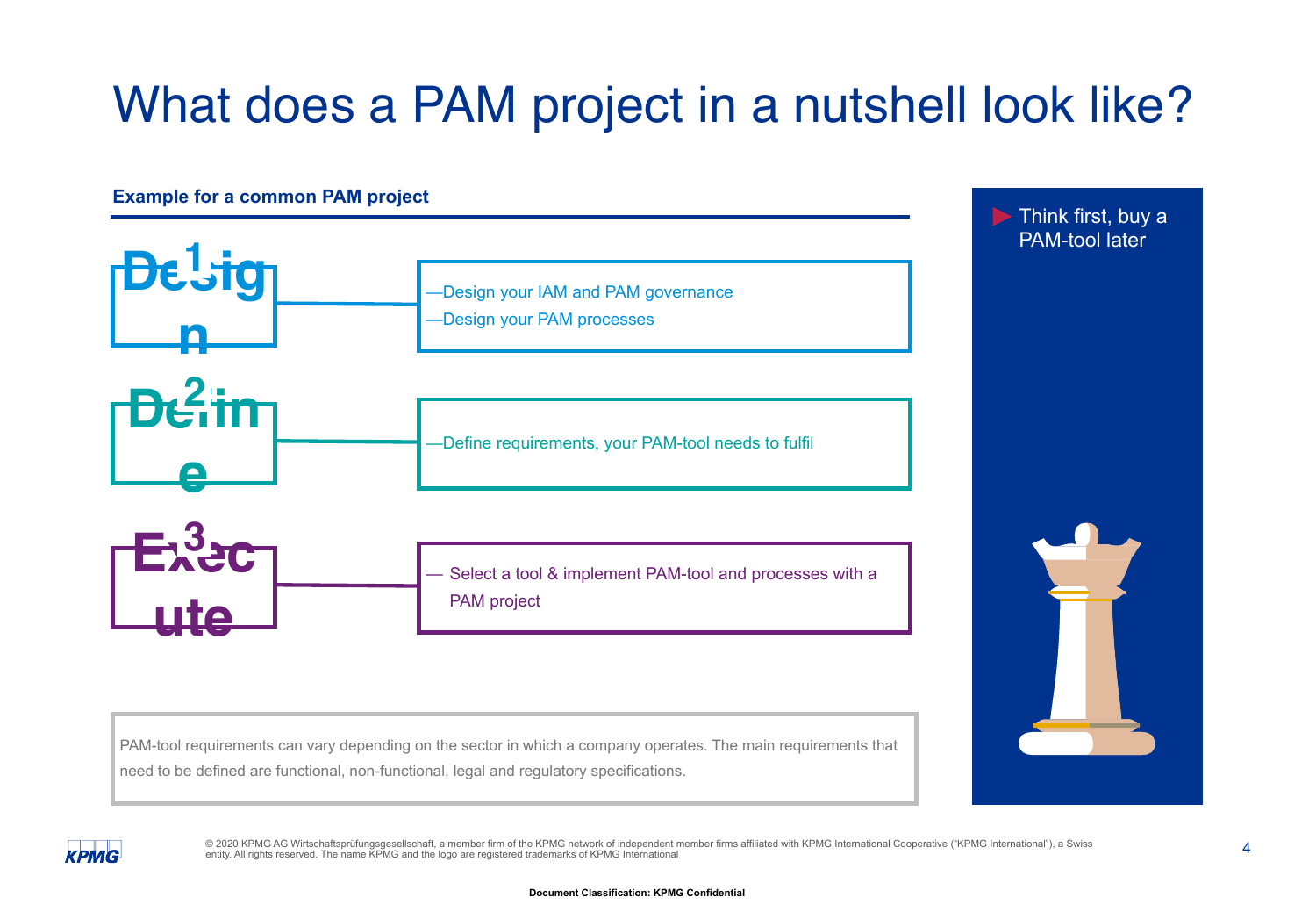## What are the key constraints?

### **Common pitfalls in a PAM project**

- —Incomplete data basis
	- Usually due to lack of a CMDB
- Definitions not in place or unclear
	- What is a privileged account
	- What is a privileged user
- Complex or outdated IT architecture
	- Challenge for integration of PAM-tool
- Insufficient communication within the company
	- Relevant employees, e.g. admins, don't receive sufficient information regarding change in log-in process

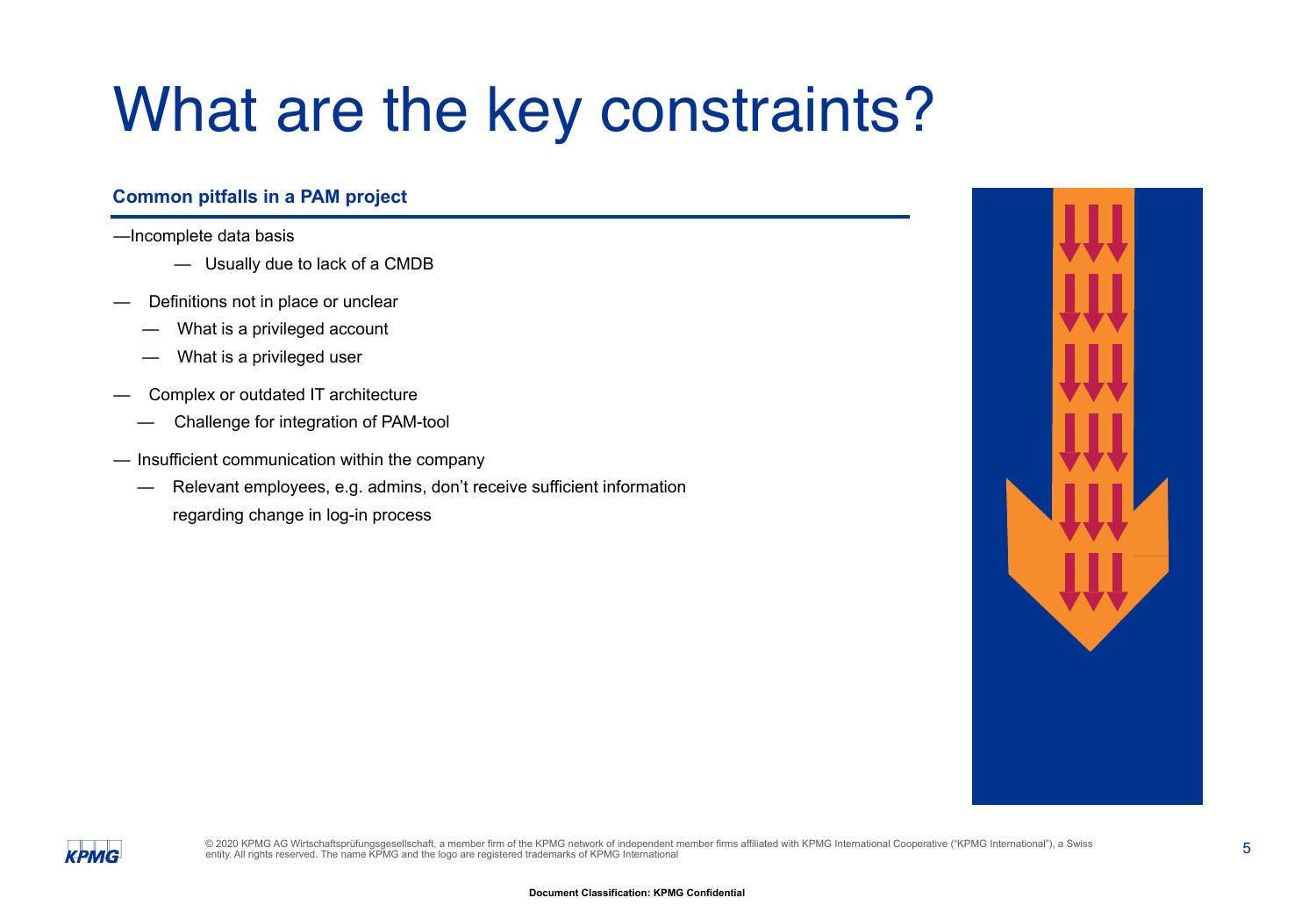### We've developed an IAM-Lifecycle to address client's needs



Our **KPMG IAM lifecycle** is based on many years of **project experience**. It takes regulatory requirements into account and reflects a **robust IAM overall process flow**.



Based on the **KPMG IAM lifecycle** and **better practice experience**  from implementation projects in state banks and banks (national and international), **9 relevant work packages** have been created that represent the overall framework.

**KPMG**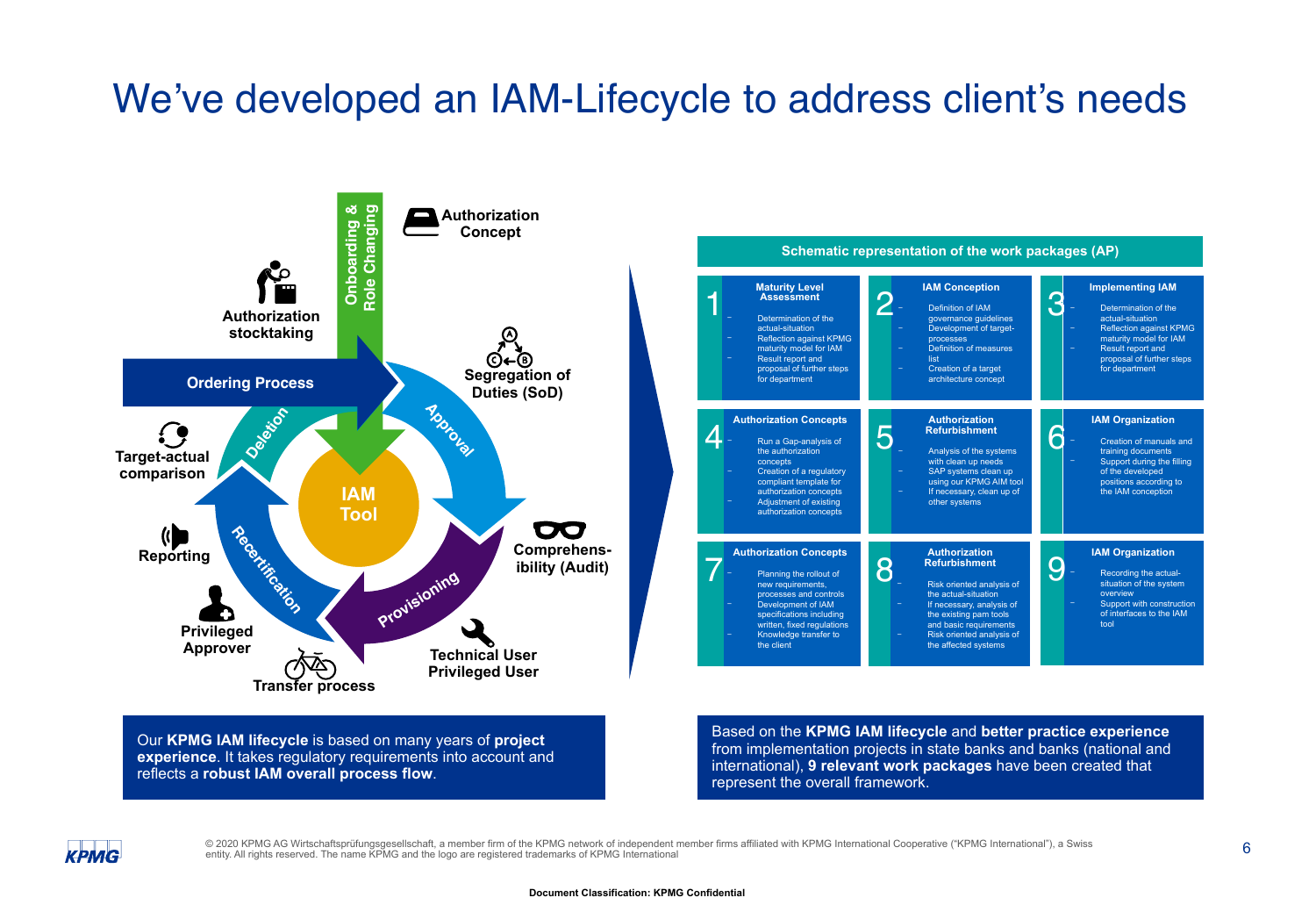### Best Practices – Features of a successful PAM framework



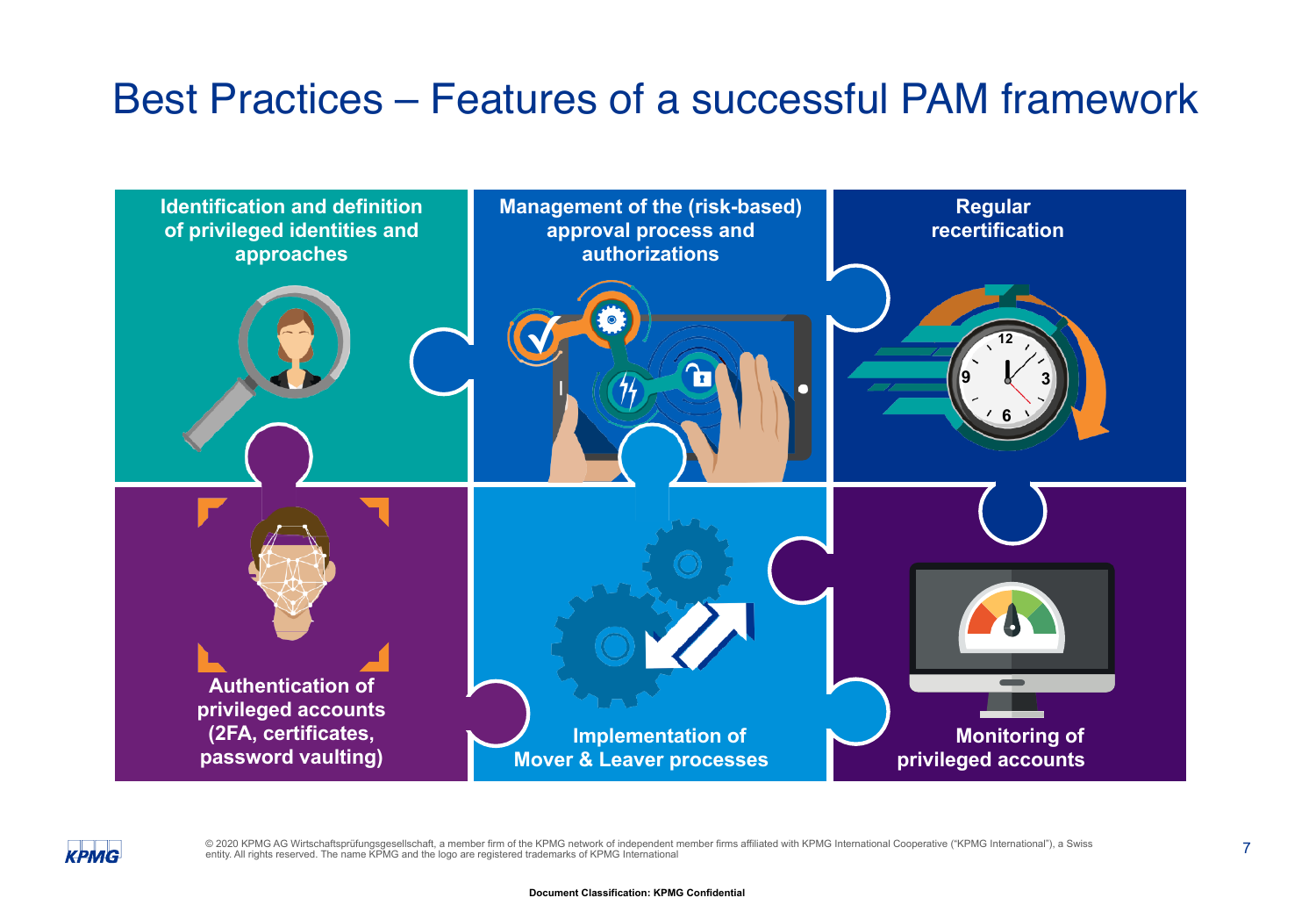## The Do's and Dont's

#### **Do's: 'Communication is key'**

- Communication is key All stake holders (Departments, HR department, auditors) must be included and informed on time.
- Coordinate and tune guidelines and processes at first.
- Define and assign functions and responsibilities properly and train those affected.
- Create clear distinctions between 1st and 2nd Line of Defense.
- In the project, always pay attention to which elements the later line function will need.
- Introduce business before considering technological options.
- Organize IAM projects from top to bottom Without management support, the project becomes incredibly difficult to impossible.

#### **Dont's: How to ruin a PAM project**

- Buy a tool without proper planning and coordination.
- Declare IT-department responsible for authorizations management without an adequate knowledge transfer.
- Declare the departments responsible for their permissions without an adequate knowledge transfer.
- Require approvals where there is no transparency.
- Expect everyone affected to have time for the project (especially departments and human resources).
- Assume that delivered data is reliable (high quality).
- Expect intuitive understanding from the end user.



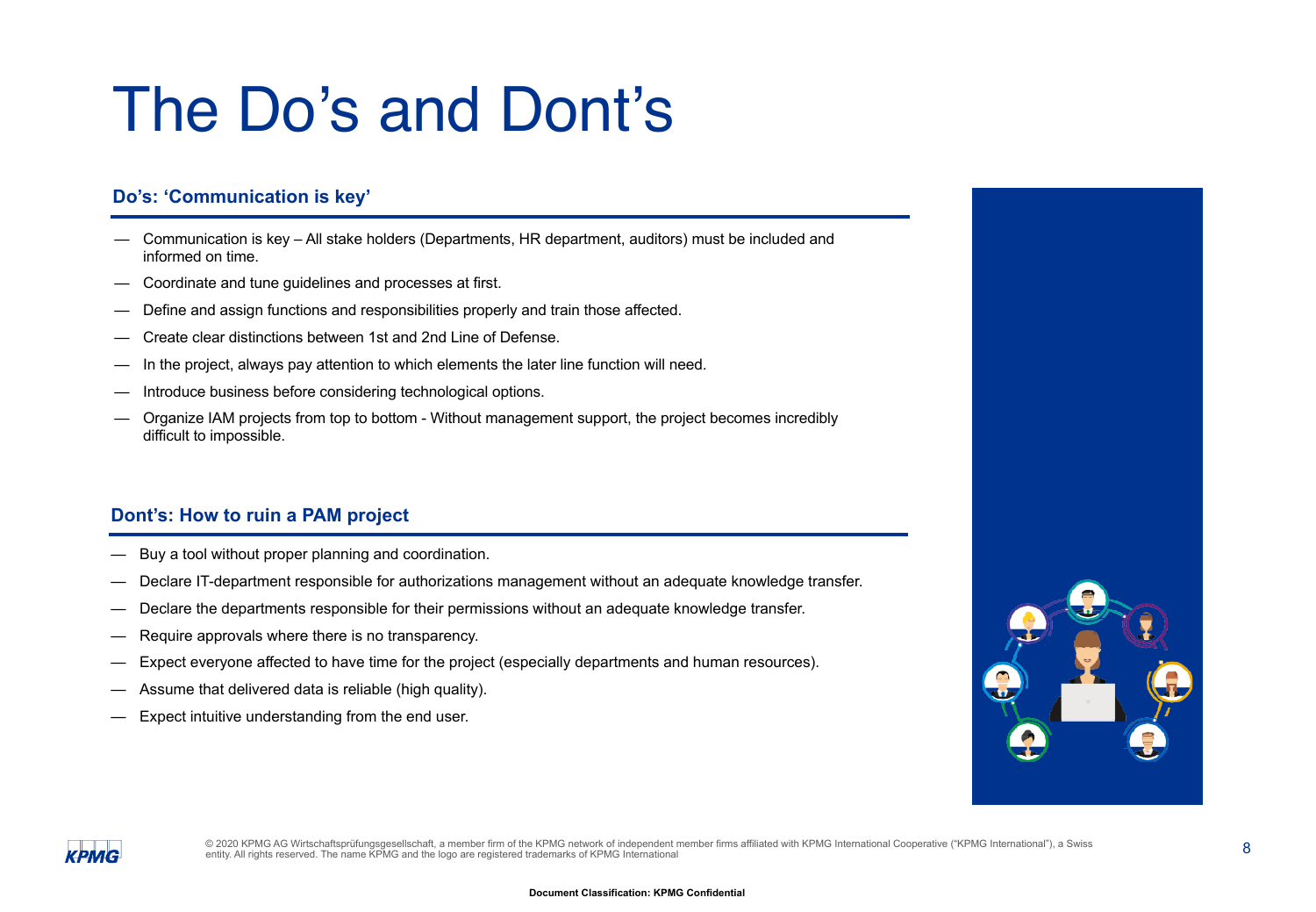## Segregation of Duties

#### **Definition**

Segregation of Duties (in short: SoD) describes the organizational and technical separation between functions (organizational units, positions, activities, etc.) in a business process to avoid possible conflicts of interest.

#### **Requirements**

- Assigning incompatible authorizations to the same identity is prohibited.
- Incompatible authorizations must not be grouped into one role.
- Users may only receive roles that contain incompatible authorizations with special permission from IT security or the security officer.
- SoD requirements can not only separate functions according to roles, but also according to people or entire organizational units. For example. the front office must be separated from the back office or the reviewer of a document must not be the creator.
- SoD requirements can be specified externally (e.g. MaRisk) or arise from internal specifications. If necessary, they have to be adapted to the specific branch.



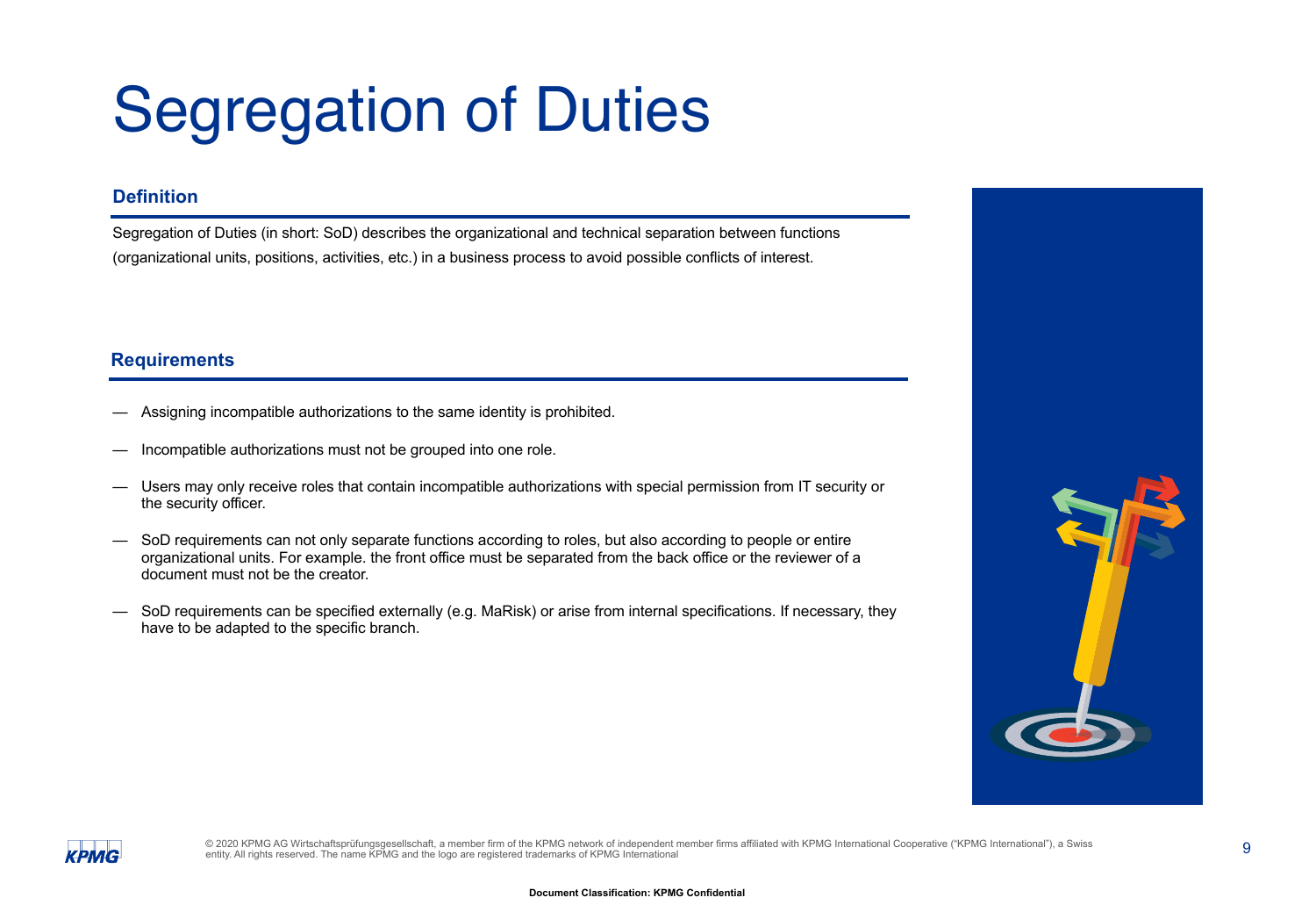## Methodology of a SAP SoD Project

**Concept** Data-driven and automated approaches to authorization conception, based on years of experience, provide an efficient and risk-oriented solution. The conception is based on the business processes.

Gaps and deficiencies in authorization management are revealed. We assess the status quo of authorization management and determine appropriate measures.

**I**

**D**

**Analysi**

**A**

**AI**

**ion**

**M**

### Automation

We create transparency in the authorization landscape. GRC AC helps to keep an overview, to face sustainable changes and to minimize unavoidable residual risks. We focus on process automation in user and authorization management.

**AI FY** htegrated IAM creates transparency across all systems. A modern and integrated IAM lowers your user administration effort in IT support department and simplifies the lives of users.

**S**

**O**

**MI**

 **Continuous** 

measures.

**Monitoring**

Conceptually irrecoverable risks can be assessed efficiently by CCM. We find suitable mitigation

**Controls**



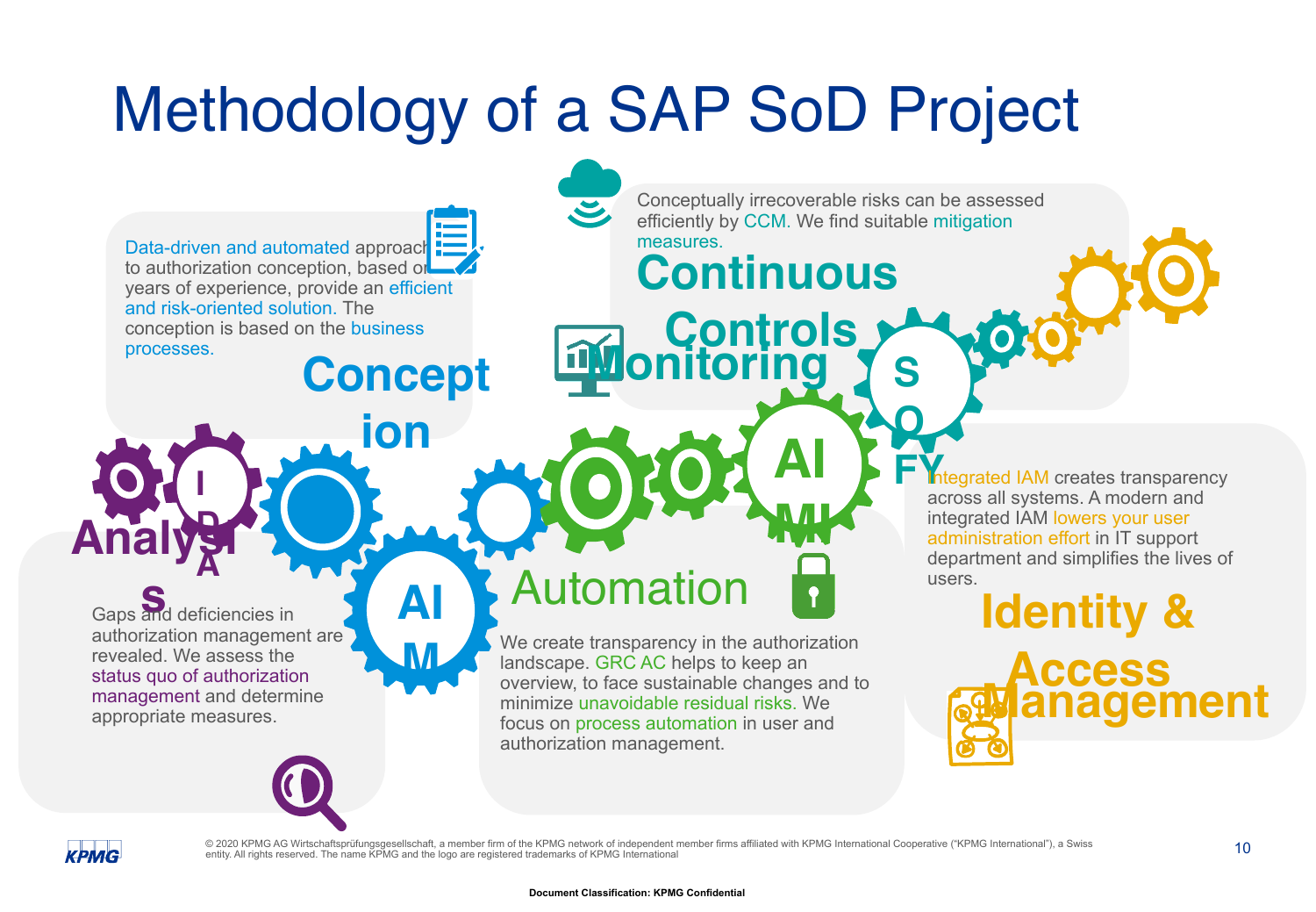